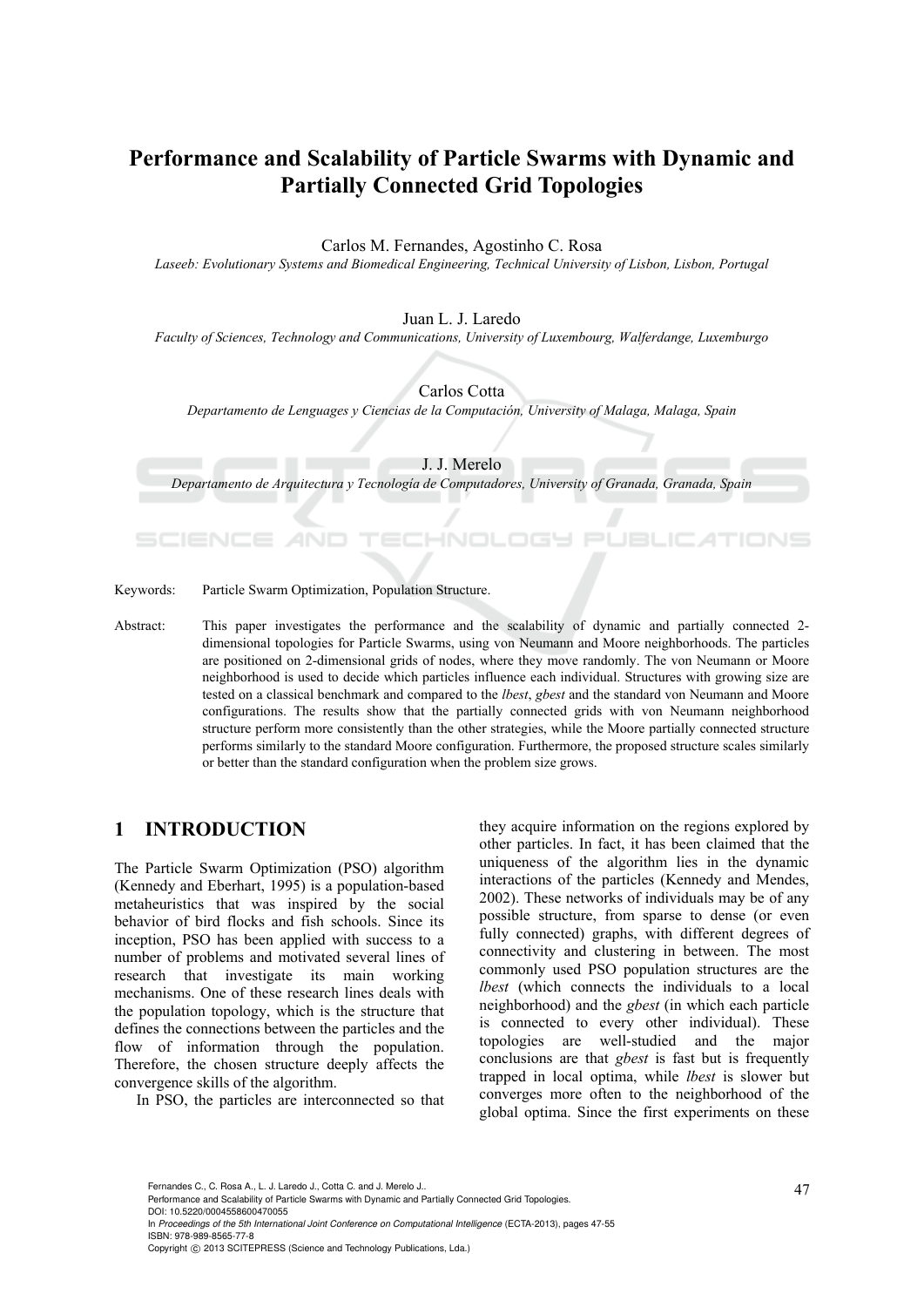topologies, researchers have tried to design structures that hold both *lbest* and *gbest* qualities. Some studies also try to understand what makes a good structure. In (Kennedy and Mendes, 2002), for instance, Kennedy and Mendes investigate several types of topologies and recommend the use of a lattice with von Neumann neighborhood (which results in a connectivity degree between that of *lbest* and *gbest*).

This paper extends the concept of von Neumann configuration and investigates the behavior of a partially connected topology with von Neumann neighborhood, where not all the neighbors' cells of a given one are occupied. A similar structure with Moore neighborhood is also tested and compared to the standard Moore configuration. The particles are distributed on a grid of nodes. The size of the grid is set so that the number of nodes is larger than the number of particles. The particles are placed randomly on the grid and a simple set of rules guides their movements through the nodes during the run. The population structure is defined by the von Neumann or Moore neighborhood between the nodes, which means that the degree of connectivity of each particle varies between 1 and 5 during the run, for the von Neumann version, and between 1 and 9, for the Moore. Preliminary tests are conducted with local neighborhood random structures, that is, the particles move randomly through the grid, choosing between free adjacent nodes.

The structures are tested on a classical benchmark test set and compared to the *lbest*, *gbest* and standard von Neumann and Moore configurations. The results show that the partially connected von Neumann structure with random movement is able to improve the standard configuration. Furthermore, the proposed structure performs more consistently than the other topologies. It is believed that these results, together with the simplicity of the approach and its potential as a basis for more complex movement rules (based on fitness or Euclidean distance between the particles, for instance) validate this study.

The present work is organized as follows. The next section briefly describes the PSO and its topologies, while giving a general overview on previous studies of population structures for PSO. Section 3 describes the random partially connected structures used in this investigation. Section 4 describes the experiments and discuses the results. Finally, Section 5 concludes the paper and outlines future lines of research.

# **2 PARTICLE SWARMS AND POPULATION STRUCTURE**

PSO is a population-based algorithm in which a group of solutions travels through the search space according to a set of rules that favor their movement towards optimal regions of the space. The algorithm is described by a simple set of equations that define the velocity and position of each particle. The position vector of the *i-th* particle is given by  $\vec{X}_i = (x_{i,1}, x_{i,2}, \dots x_{1,D})$ , where D is the dimension of the search space. The velocity is given by  $\vec{V}_i$  =  $(v_{i,1}, v_{i,2}, \ldots v_{1,D})$ . The particles are evaluated with a fitness function  $f(\vec{X}_i)$  in each time step and then their positions and velocities are updated by:

$$
v_{i,d}(t) = v_{i,d}(t-1) + c_1 r_1 (p_{i,d} - x_{i,d}(t-1)) + c_2 r_2 (p_{g,d} - x_{i,d}(t-1)) \tag{1}
$$

$$
x_{i,d}(t) = x_{i,d}(t-1) + v_{i,d}(t) \tag{2}
$$

were  $p_i$  is the best solution found so far by particle i and  $p_g$  is the best solution found so far by the neighborhood. Parameters  $r_1$  and  $r_2$  are random numbers uniformly distributed in the range  $[0,1]$  and  $c<sub>1</sub>$  and  $c<sub>2</sub>$  are acceleration coefficients that tune the relative influence of each term of the formula. The first term, influenced by the particle's best solution found so far, is known as the *cognitive part*, since it relies on the particle's own experience. The last term is the social part, since it describes the influence of the community in the velocity of the particle.

In order to prevent particles from stepping out of the limits of the search space, the positions  $x_{i,d}(t)$  of the particles are limited by constants that, in general, correspond to the domain of the problem:  $x_{i,d}(t) \in$  $[-Xmax, Xmax]$ . Velocity may also be limited within a range in order to prevent the *explosion* of the velocity vector:  $v_{i,d}(t) \in [-Vmax, Vmax]$ . Usually,  $X$ max =  $V$ max.

Although the classical PSO may be very efficient on numerical optimization, it requires a proper balance between local and global search, as it often gets trapped in local optima. In order achieve a better balancing mechanism, Shi and Eberhart (1998) added the inertia weight  $\omega$ , that allows a finetuning of the local and global search abilities of the algorithm. The modified velocity equation is:

$$
v_{i,d}(t) = \omega \cdot v_{i,d}(t-1) + c_1 r_1 (p_{i,d} - x_{i,d}(t-1)) + c_2 r_2 (p_{g,d} - x_{i,d}(t-1)) \tag{3}
$$

By adjusting  $\omega$  (usually within the range [0, 1.0]) together with the constants  $c_1$  and  $c_2$ , it is possible to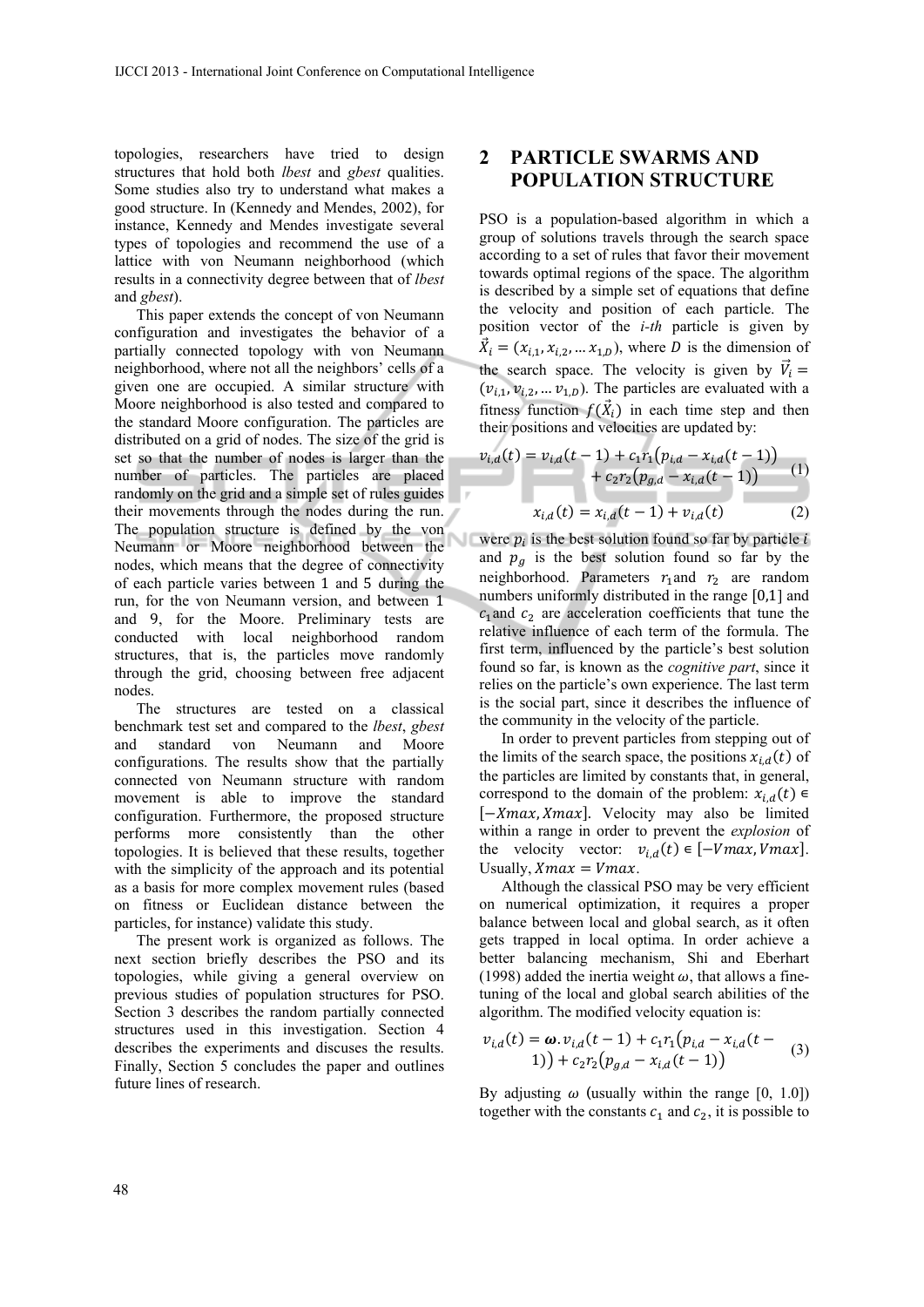balance exploration and exploitation abilities of the PSO.

The neighborhood of the particle (which defines in each time-step the value of  $p<sub>q</sub>$ ) is a key factor in the performance of PSO. Most of the PSOs use one of two simple sociometric principles for defining the neighborhood network. One connects all the members of the swarm to one another, and it is called *gbest*, were *g* stands for *global*. The degree of connectivity of *gbest* is  $k = n$ , where n is the number of particles. The other typical configuration, called *lbest* (where *l* stands for local), creates a neighborhood that comprises the particle itself and its *k* nearest neighbors. The most common *lbest* topology is the ring structure, in which the particles are arranged in a ring structure (resulting in a degree of connectivity  $k = 3$ , including the particle).

As stated above, the topology of the population affects the performance of the PSO and one must chose the configuration according to the targetproblem. Furthermore, each topology has its own typical behavior and its choice may also depend on the objectives or tolerance of the optimization process. Since all the particles are connected to every other and information spreads easily through the network, the *gbest* topology is known to converge fast but unreliably (it often converges to local optima). The *lbest* converges slower than the *gbest* structure because information spreads slower through the network. However, and for the same reason, it is also less prone to converge prematurely to local optima.

In summary, the choice of the structure affects the performance and in-between the ring structure with  $k = 3$  and the *gbest* with  $k = n$  there are several types of structure, each one with its advantages on a certain type of scenarios. Sometimes it is not possible to choose the best configuration: the structure of the problem may be unknown, or the time requirements do not permit preliminary tests. Therefore, the research community has dedicated substantial efforts on studying the properties of PSO's population structures.

In 2002, Kennedy and Mendes (Kennedy and Mendes, 2002) published an exhaustive study on population structures for PSO. They tested several types of structures, including the *lbest*, *gbest* and Von Neumann configuration. They also tested populations arranged in graphs that were randomly generated and optimized to meet some criteria. They concluded that when the configurations were ranked by the performance at 1000 iterations the structures with  $k = 5$  perform better, but when ranked according to the number of iterations needed to meet

the criteria, configurations with higher degree of connectivity perform better. These results are consistent with the premise that low connectivity favors robustness, while higher connectivity favors convergence speed (at the expense of reliability). Amongst the large set of graphs tested in (Kennedy and Mendes, 2002), the Von Neumann configuration performed more consistently, and in the conclusions the authors recommend its use.

In Parsopoulos and Vrahatis proposed a unified PSO (UPSO) which combines both the *gbest* and *lbest* configurations. Equation 1 is modified in order to include a term with  $p_q$  and a term with  $p_i$ . A parameter balances the weight of each term. The authors argue that the proposed scheme exploits the good properties of *gbest* and *lbest*. The same algorithm was later applied to dynamic optimization problems (Parsopoulos and Vrahatis, 2005).

Peram et al., (2003) proposed the fitnessdistance-ratio-based PSO (FDR-PSO). The algorithm defines the "neighborhood" of a particle as its  $k$  closest particles in the population (measured in Euclidean distance). A selective scheme is also included: the particle selects near particles that have also visited a position of higher fitness. The algorithm is compared to a standard PSO and the authors claim that FDR-PSO performs better on several test functions. However, the FDR-PSO is compared only to a *gbest* configuration, which is known to converge frequently to local optima in the majority of the functions of the test set.

More recently, a comprehensive-learning PSO (CLPSO) (Liang et al., 2006) was proposed. Its learning strategy abandons the global best information and introduces a complex and dynamic scheme that uses all other particles' past best information. CLPSO can significantly improve the performance of the original PSO on multimodal problems.

More complex strategies deal with the population in a centralized manner. For instance, in (Hseig et al., 2009), the PSO varies the size of the swarm during the run, while running a solution-sharing scheme that, like in (Liang et al., 2006), uses the past best information from every particle.

This work uses a 2-dimensional framework to force a dynamic behavior in the population structure and variability in the connectivity degree. The main objective is to search for a good compromise between high and low connectivity schemes, using dynamic connections and local interactions provided by the supporting framework. Since the Von Neumann configuration was recommended in (Kennedy and Mendes, 2002), we use it as a base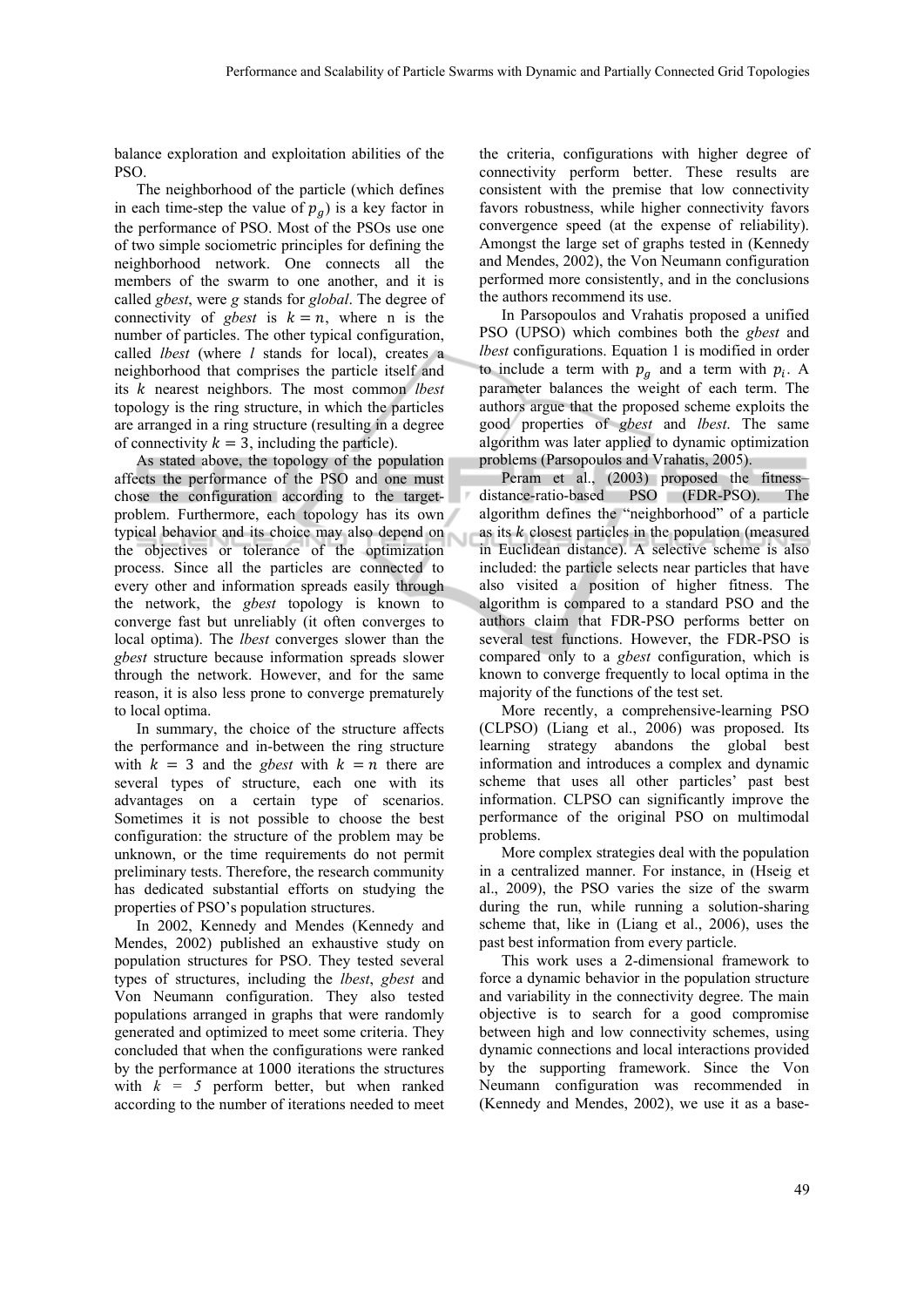structure, but we also test a Moore-based structure.

# **3 PARTIALLY CONNECTED STRUCTURES**

This paper proposes a framework for partially connected 2-dimensional PSO population structures. In the beginning of the run, the particles are randomly distributed on a 2-dimensional toroidal grid of nodes with size  $s = X \times Y > n$ , where *n* is the swarm size. In each time-step, each particle moves randomly to an adjacent free node. The candidate nodes are defined by the Moore neighborhood. If a particle is surrounded by other particles (i.e., all the nodes in the particle's Moore neighborhood are occupied by other particles), it remains in the same site until a node in the neighborhood is freed.

The configuration of the swarm on the grid in each time-step defines the  $p_g$  positions in Equation 1. If the best position found so far by any individual in the von Neumann (or Moore) neighborhood of the particle is better than the current  $p_a$ , then the new  $p_a$ is set to that position.

The particles are supplied with a kind of memory: while a new  $p_q$  is not transmitted to the particle by one of its current neighbors, the particle continues to update its velocity and position with the previous  $p_q$ , which may correspond to a particle that is no longer in its neighborhood. On the other hand, the particle is no longer connected to the particle that transmitted the  $p<sub>g</sub>$  value, and if that particle visits a better position, it will not be transmitted to the individual.

With the 2-dimensional framework, the connectivity is limited by the neighborhood. Please note that the most commonly used population topologies may be configured by this model: *lbest* is configured by a one-dimensional lattice with size  $1 \times N$ , with  $N = n$ ; the standard von Neumann and Moore configurations are described by a grid with size  $X \times Y = n$  and von Neumann or Moore neighboord with Manhattan distance  $r = 1$ ; finally, a *gbest* configuration may modeled by setting  $X \times X = n$  with Moore neighborhood with range  $r = X/2 - 1.$ 

This paper studies the performance of structures with growing size. The particles are allowed to move within a Moore neighborhood with range 1. The interaction is defined by the von Neumann neighborhood with Manhattan distance 1. The dynamic particle swarm on partially connected grid

is summarized in Table 1.

Table 1: PSO on a dynamic and partially connected grid.

- 
- 1.2. Evaluate particle's position  $\vec{x_i}$ :  $f(\vec{x_i})$ 1.3. Set  $p_a(i) = p_i(i) = f(\vec{x}_i)$

- 2. Set grid size:  $X \times Y$
- 3. Place the particles randomly on the grid
- 4. For each particle  $1 \rightarrow n$

4.1. If the fitness of the best position found so far  $p_j$  by any of the particles  $j$  in the Von Neumann or Moore neighborhood of particle *i* is better than  $p_g(i)$ , then  $p_g(i) = p_j$ 

4.2. Choose randomly a free node in the Moore neighborhood and move the particle to that node.

5. For each particle

- 5.1. Update velocity and position using equations 2 and 3.
- 5.2. Evaluate particle's position  $\vec{x_i}$ :  $f(\vec{x_i})$

5.2. If  $f(\vec{x_i}) < f(p_i(i))$ , then  $p_i(i) = \vec{x_i}$ 5. If stop criterion not met, go to 4

#### **4 EXPERIMENTS AND RESULTS**  ogs 1

This section describes the experiments and comparisons between the different population structures. The connectivity degree of the proposed dynamic and partially connected topology is given, as well as a simple scalability test that aims at investigating the performance of the partially connected von Neumann topology with growing problem size.

### **4.1 Performance Analysis: Von Neumann Neighborhood**

For testing the various topologies, an experimental setup was constructed with five benchmark unimodal and multimodal functions that are commonly used for investigating the performance of PSO (see (Kennedy and Mendes, 2002); (Parsopoulos and Vrahatis, 2004) and (Trelea, 2003), for instance). The functions are described in Table 2. The optimum (minimum) of all functions is located in the origin with fitness 0. The dimension of the search space is set to  $D = 30$  (except Schaffer, with 2 dimensions). The population size  $n$ is set to 40. The acceleration coefficients were set to 1.494 and the inertia weight is 0.729, as in Trelea (2003)  $X$ *max* is defined as usual by the domain's upper limit and  $Vmax = Xmax$ . A total of 50 runs for each experiment are conducted. *Asymmetrical initialization* was used (the initialization range for each function is given in Table 2).

Two sets of experiments were conducted. In the

PSO on a partially connected random structure

<sup>1.</sup> For each particle  $1 \rightarrow n$ : 1.1. Initialize particle  $i$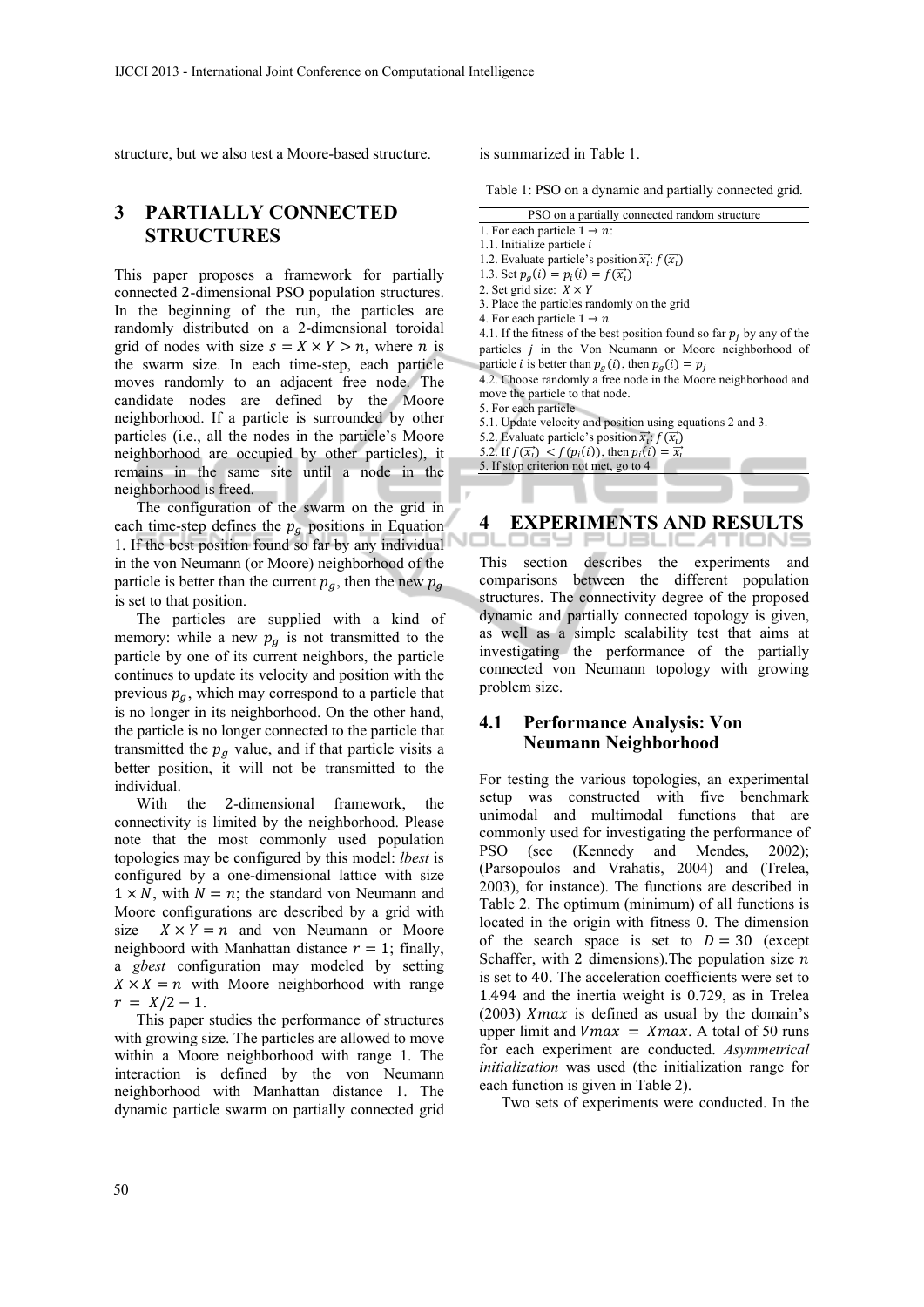first set, the algorithms were run for a limited amount of iterations (3000 for  $f_1$  and  $f_5$ , 10000 for  $f_2$ ,  $f_3$  and  $f_4$ ) and the fitness of the best solution found was averaged over the 50 runs. In the second set of experiments the algorithms were all run for 20000 iterations or until reaching a stop criterion. The criteria were taken from (Kennedy and Mendes, 2002) and are given in Table 2. The number of iterations required to meet the criterion was recorded and averaged over the 50 runs. A success measure was defined as the number of runs in which an algorithm attains the fitness value established as the stop criterion. These experiments are similar to those described by Kennedy and Mendes (2002).

Table 2: Benchmarks for the experiments. Dynamic range, initialization range and stop criteria.

| function           | mathematical<br>representation                                                                                                             | Range of<br>search/<br><b>Range of</b><br>initialization                        | stop    |
|--------------------|--------------------------------------------------------------------------------------------------------------------------------------------|---------------------------------------------------------------------------------|---------|
| Sphere<br>$f_i$    | $f_1(\vec{X}) = \sum x_i^2$                                                                                                                | $(-100, 100)^{30}$<br>$(50, 100)^{30}$                                          | 0.01    |
| f <sub>2</sub>     | Rosenbrock $f_2(\vec{x}) = \sum_{i=1}^{n} (100(x_{i+1}))$                                                                                  | $-x_i^2$ )<br>$\begin{cases}\n(-100, 100)^{30} \\ + (x_i \\ -1)^2\n\end{cases}$ | 100     |
| Rastrigin<br>$f_3$ | $f_3(\vec{x})$<br>$= \sum_{i=1}^{6} (x_i^2 - 10 \cos(2\pi x_i) \begin{bmatrix} (-10, 10)^{30} \\ (2.56, 5.12)^{30} \end{bmatrix}$<br>$+10$ |                                                                                 | 100     |
| Griewank<br>f4     | $f_4(\vec{x})$<br>$= 1$<br>$+\frac{1}{4000}\sum_{i=1}^{D}x_i^2$<br>$-\prod \cos\left(\frac{x_i}{\sqrt{i}}\right)$                          | $(-600, 600)^{30}$<br>$(300, 600)^{30}$                                         | 0.05    |
| Schaffer<br>f5     | $f_6(\vec{x})$<br>$= 0.5$<br>$+\frac{(\sin\sqrt{x^2+y^2})^2-0.5}{(1.0+0.001(x^2+y^2))^2}\Big ^{(-100,100)^2}$                              |                                                                                 | 0.00001 |

PSOs with *lbest*, *gbest* and Von Neumann configurations were tested on the five benchmark problems. Then, partially connected structures with size  $7 \times 7$ ,  $8 \times 8$ ,  $9 \times 9$  and  $10 \times 10$  were also tested. The experiments return three independent performance metrics: best fitness, iterations to a solution, and success rate. It is difficult to compare all the versions of the algorithms in all the functions considering the complete set of metrics. Success rate and iterations to a solution, for instance, are particular difficult to compare, because an algorithm

may be very fast in meeting the criteria, while meeting it in a few number of runs. Therefore, we start by comparing each configuration in each function.

Table 3 and Table 4 compare the von Neumann standard configuration with partially connected von Neumann structures. Table 3gives the averaged best fitness found by the swarms. Table 4 gives, for each algorithm and each function, the averaged number of iterations required to meet the criterion, and the number of runs in which the criterion was met.

An inspection of the tables shows that some partially connected Neumann structures are able to improve the von Neumann configuration in the majority of the problems.

Table 3: Von Neumann topologies. Best fitness values averaged over 50 runs.

| $\mathbb{F}$ |              | $f_I$       | f <sub>2</sub> | $f_3$        | $f_4$                           | $f_5$      |
|--------------|--------------|-------------|----------------|--------------|---------------------------------|------------|
|              |              | 1.05e-35    | $1.31e+01$     | $6.99e + 01$ | $6.25e-03$                      | 1.94e-04   |
|              | VN           | $±1.06e-35$ | $±2.16e+01$    | $±1.83e+01$  | $±8.23e-03I±1.37e-03$           |            |
|              | VN           | 2.69e-39    | $1.00e + 01$   | $7.19e + 01$ | 7.73e-03                        | $9.72e-04$ |
|              | $(7\times7)$ | $±6.81e-39$ | $±1.14e+01$    | $±1.59e+01$  | $\pm 8.57e - 03 \pm 2.94e - 03$ |            |
|              | VN           | 9.37e-38    | $1.41e+01$     | $6.87e + 01$ | $7.14e-03$                      | 1.94e-04   |
|              | $(8\times8)$ | $±2.29e-37$ | $±2.52e+01$    | $±1.93e+01$  | ±1.00e-02 ±1.37e-03             |            |
|              | VN           | 9.13e-37    | $9.72e + 00$   | $6.89e + 01$ | 7.68e-03                        | 1.94e-04   |
|              | $(9\times9)$ | $±2.10e-36$ | $±1.88e+01$    | $±1.71e+01$  | $±9.56e-03 ±1.37e-03$           |            |
|              | VN           | 7.66e-36    | $1.12e+01$     | $6.66e + 01$ | $6.40e-03$                      | 1.94e-04   |
|              | $10\times10$ | $±2.10e-36$ | $±2.16e+01$    | $±1.94e+01$  | $±7.69e-031±1.37e-03$           |            |

Table 4: Von Neumann topologies. Iterations to a solution averaged over 50 runs and number of successful runs.

|                | fı     | $f_2$    | $f_3$  | f4     | $f_5$   |
|----------------|--------|----------|--------|--------|---------|
|                | 489.86 | 1443.24  | 748.98 | 458.36 | 454.56  |
| VN             | ±18.55 | ±1547.11 | ±86.20 | ±29.10 | ±659.27 |
|                | (50)   | (50)     | (49)   | (50)   | (50)    |
| VN             | 444.50 | 1432.20  | 267.00 | 408.80 | 309.42  |
| $(7\times7)$   | ±23.19 | ±1845.74 | ±78.12 | ±25.45 | ±425.56 |
|                | (50)   | (50)     | (47)   | (50)   | (45)    |
| VN             | 458.16 | 2135.12  | 278.39 | 421.24 | 299.92  |
| $(8\times8)$   | ±19.44 | ±2417.81 | ±87.21 | ±26.88 | ±461.57 |
|                | (50)   | (50)     | (46)   | (50)   | (49)    |
| VN             | 474.96 | 1589.56  | 314.43 | 450.56 | 264.80  |
| $(9\times9)$   | ±22.60 | ±2137.00 | ±81.37 | ±54.45 | ±395.90 |
|                | (50)   | (50)     | (49)   | (50)   | (49)    |
| VN             | 492.32 | 2416.00  | 320.63 | 452.60 | 206.94  |
| $(10\times10)$ | ±23.47 | ±2069.21 | ±69.97 | ±24.96 | ±196.17 |
|                | (50)   | (50)     | (48)   | (50)   | (49)    |

The structure with size  $9 \times 9$ , for instance, improves the standard configuration fitness in functions  $f_1$ ,  $f_2$ ,  $f_3$ . In  $f_4$  the standard structure is better, while in  $f_5$  the result is the same. As for the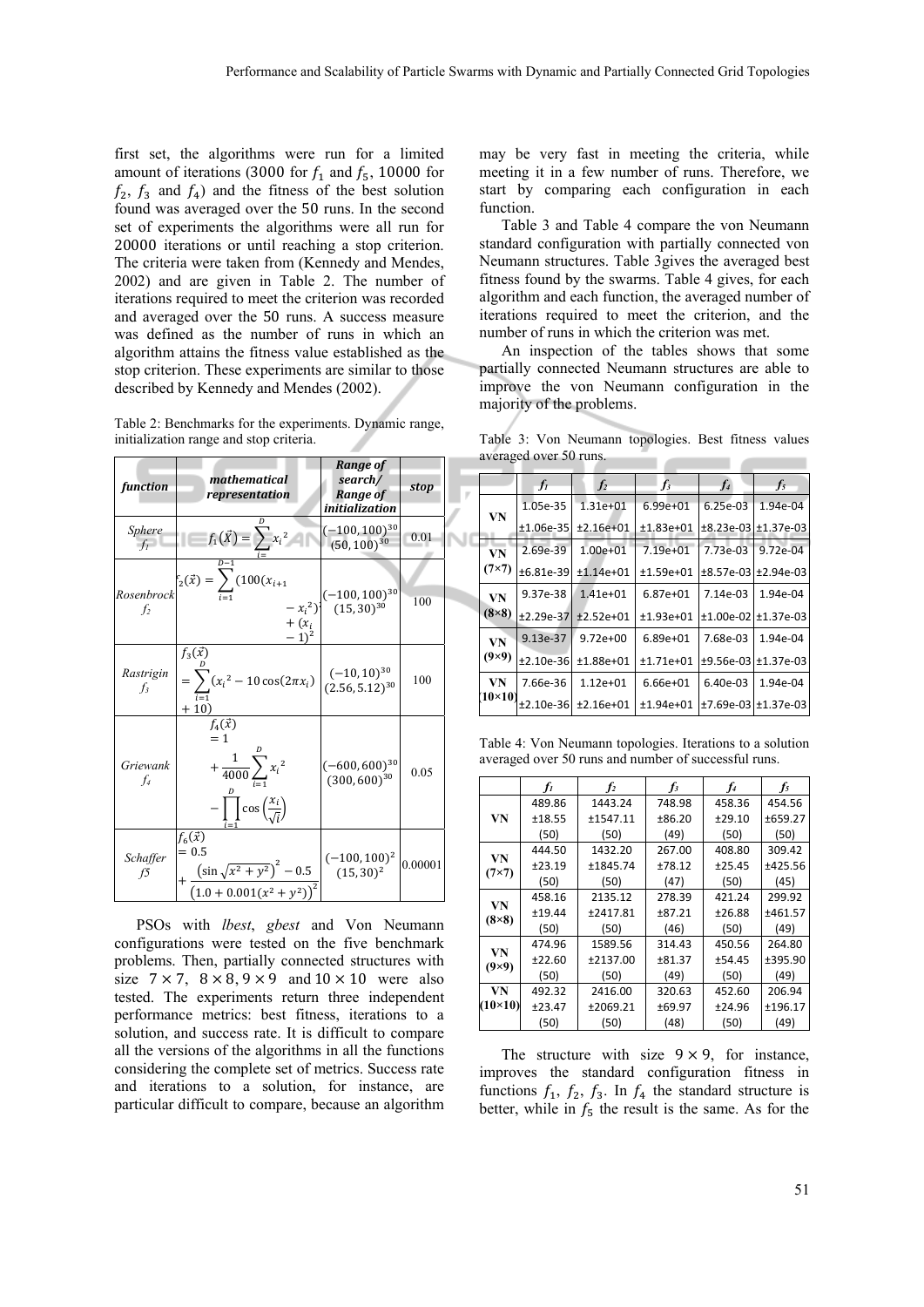average iterations to a solution, the 9×9 structure is faster than the standard von Neumann configuration in every function except  $f_2$ .

The  $9 \times 9$  grid has 81 nodes, which is approximately twice the number of particles in the swarm. This ratio gave good results throughout the test set. The ratio can also be adjusted for optimal performance. However, in order to avoid introducing extra parameters that require tuning, it is better to analyze the results and establish a consistent size that performs well throughout a wide range of scenarios. For the moment, and according to the results attained in the five-function benchmark, we suggest a  $1:2$  ratio between the size of the swarm and the size of the grid.

Non-parametric Mann–Whitney *U* statistical tests (with 0.05 level of significance) comparing the fitness values attained by each configuration in each function return the following results: the  $9 \times 9$ structure is significantly better than the standard configuration on  $f_1$ ; in the remaining functions the two topologies are statistically equivalent.

Applying the Mann–Whitney *U* tests to the iterations metrics, the conclusions are that the  $9 \times 9$ structure is statistically better on  $f_1$ ,  $f_3$ ,  $f_4$  and  $f_5$ . The algorithms are statistically equivalent in  $f_2$ . Therefore, the partially connected structure significantly improves the performance of the standard von Neumann configuration in every function except  $f_2$  (in which the algorithms were found to be statistically equivalent in both fitness and convergence speed).

Table 5 and Table 6compare the  $9 \times 9$  partially connected von Neumann structures with the *lbest* and *gbest* strategies. The proposed structure is able to improve *lbest* fitness values in  $f_1$ ,  $f_2$ ,  $f_3$  and  $f_5$ ; in  $f_1$  and  $f_3$  the differences are statistically significant. The differences in  $f_4$  are also significant but in this case *lbest* is better. As for the average iterations for a solution, the partially structured Von Neumann structure improves *lbest* in every function, with statistical differences between the results.

Table 5: *lbest*, *gbest* and  $9 \times 9$  partially connected von Neumann topology. Best fitness values averaged over 50 runs.

|              | $r_{I}$      | $f_2$        | fз           | $f_4$                    | $f_5$    |
|--------------|--------------|--------------|--------------|--------------------------|----------|
| <b>lbest</b> | 2.61e-25     | $1.40e + 01$ | $1.07e+02$   | 4.93e-04                 | 3.89e-04 |
|              | 4.33e-25     | $3.53e+01$   | $2.23e+01$   | 1.99e-03                 | 1.92e-03 |
|              | $4.00e + 03$ | $4.91e+00$   | $1.05e + 02$ | $5.42e + 01$             | 2.33e-03 |
| gbest        | $6.06e + 03$ | $1.26e + 01$ | $2.89e+01$   | $6.82e + 01$             | 4.19e-03 |
| <b>VN</b>    | 9.13e-37     | $9.72e+00$   | $6.89e + 01$ | 7.68e-03                 | 1.94e-04 |
| $(9\times9)$ | $±2.10e-36$  | $±1.88e+01$  | $±1.71e+01$  | $±9.56e-03 \pm 1.37e-03$ |          |

Table 6: *lbest*, *gbest* and  $9 \times 9$  partially connected Von Neumann topology Iterations to a solution averaged over 50 runs and number of successful runs.

|                    | fı     | f <sub>2</sub> | f3       | f4     | f5      |
|--------------------|--------|----------------|----------|--------|---------|
|                    | 662.30 | 1800.69        | 2014.77  | 618.22 | 708.08  |
| <b>lbest</b>       | ±21.81 | ±1650.07       | ±2331.92 | ±31.87 | ±849.52 |
|                    | (50)   | (49)           | (22)     | (50)   | (50)    |
|                    | 489.86 | 891.42         | 211.13   | 315.08 | 395.05  |
| gbest              | ±18.55 | ±1066.82       | ±77.46   | ±56.67 | ±795.04 |
|                    | (50)   | (50)           | (23)     | (24)   | (40)    |
|                    | 474.96 | 1589.56        | 314.43   | 450.56 | 264.80  |
| VN<br>$(9\times9)$ | ±22.60 | ±2137.00       | ±81.37   | ±54.45 | ±395.90 |
|                    | (50)   | (50)           | (49)     | (50)   | (49)    |

Table 7: Iterations to a solution averaged over 50 runs and number of successful runs.

|              |              | Jı | $\mathfrak{p}_2$                                      | $f_3$ | J <sub>4</sub> | J5 |
|--------------|--------------|----|-------------------------------------------------------|-------|----------------|----|
|              | <i>lbest</i> |    | 6.50e+02 1.80e+03 2.01e+03 5.94e+02 3.87e+02          |       |                |    |
| $\mathbb{F}$ | gbest        |    | 3.53e+02 8.05e+02 2.02e+02 3.15e+02 3.95e+02          |       |                |    |
|              | VN           |    | 4.79e+02 1.32e+03 2.78e+02 4.36e+02 2.40e+02          |       |                |    |
|              |              |    | VN (9×9) 4.63e+02 1.40e+03 2.51e+02 4.20e+02 1.51e+02 |       |                |    |
|              |              |    |                                                       |       |                |    |

The differences between the best fitness values attained by *gbest* and  $9 \times 9$  structure are statistically different for every function. von Neumann  $9 \times 9$  is better in  $f_1$ ,  $f_3$ ,  $f_4$  and  $f_5$ , while *gbest* is better in  $f_2$ . Comparing the proposed structure with *gbest* is not trivial because *gbest* fails very often in meeting the stop criteria. It is faster in three functions  $(f_2, f_3, f_4)$ but in  $f_3$  and  $f_4$  the topology fails to meet the criteria in more 50% of the runs. Therefore, we may conclude that von Neumann  $9 \times 9$  performs more consistently than *gbest* throughout the test set.

In the above reported statistical tests on the averaged iterations to a solution, when a configuration meets the criterion on less runs that the other configuration, the  $r$  best results are selected and compared, where  $r$  is the number of runs in which the least successful configuration (of two) met the criterion. When considering the results of the four configuration in each function, and select only the  $r$  best iterations results, where  $r$  is the number of runs in which the least successful configuration of all four met the criterion, different iteration to solution values are obtained, which are given Table 7. Under these criteria, the  $9 \times$ 9 partially connected Von Neumann structure still performs better than *lbest* and Von Neumann in the majority of the scenarios. The *gbest* is the fastest configuration in four functions but its fitness values and success rates, as already stated, are very poor when compared to the other algorithms.

The boxplot in Fig. 1 summarizes the results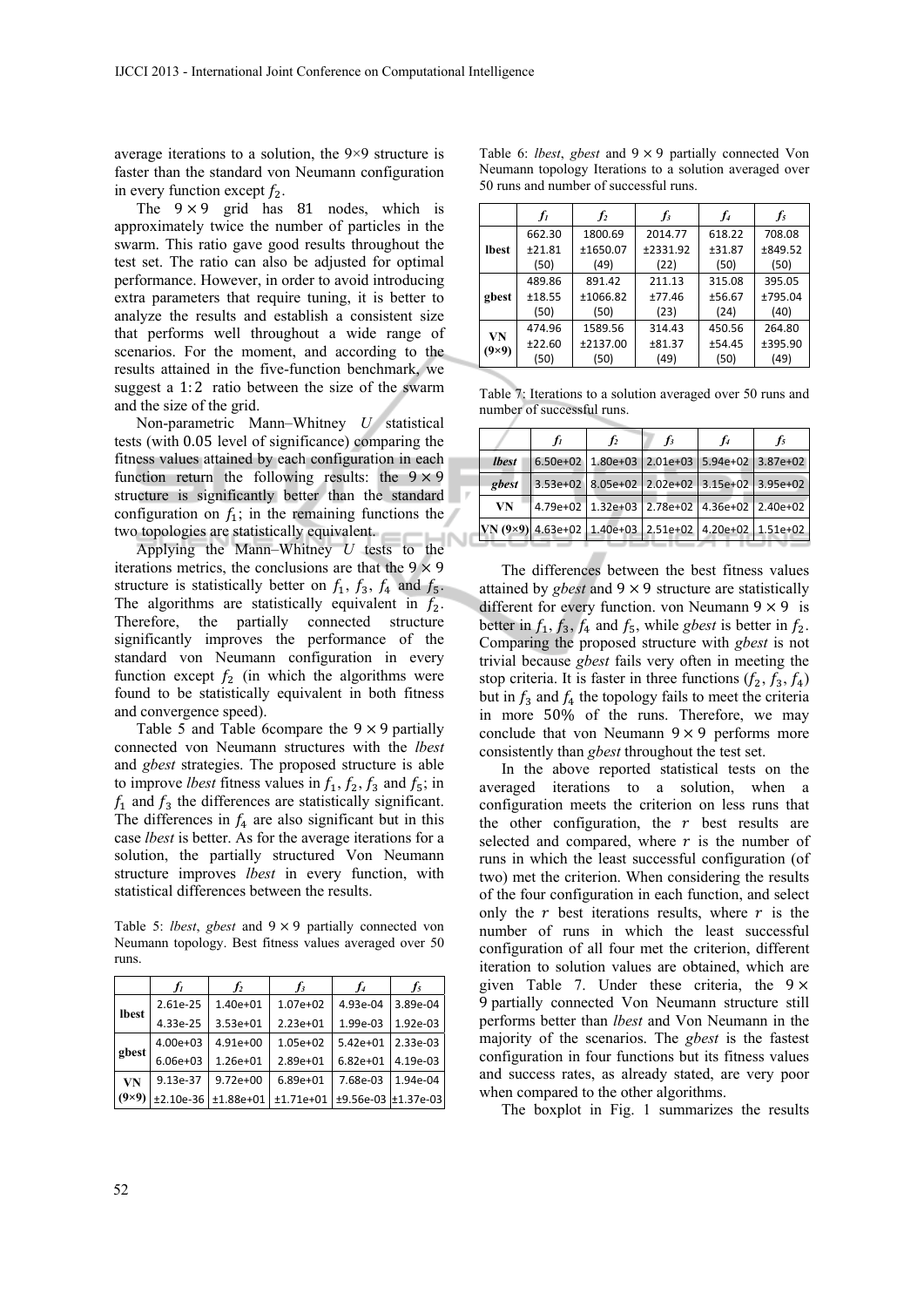of the algorithms according to the *success* metrics. The *gbest* configuration is clearly the worst algorithm in the test set under this criterion. The standard Von Neumann configuration is the most consistent (in the total 250 runs, it only failed in one run), but the  $9 \times 9$  Von Neumann attains similar results: in 250 runs it only failed twice.



Figure 1: Rank by success rates. Von Neuammn random partially connected structure (vNR), Von Neumann (vN), *lbest* (lB) and *gbest* (gB). ENC AND - - -

A general evaluation of the four topologies according to fitness, speed and success results in the following ranking:  $9 \times 9$  von Neumann (1.7), standard von Neumann (2.1), lbest (3.0) and gbest (3.2). The proposed structure ranks first. Figure 2 shows the boxplot of the ranking.

As demonstrated above, the proposed partially connected structures are able to improve the standard configuration and the classical *lbest* and *gbest* topologies. The question that arises now is what makes these random structures better. The differences to the standard configuration are the candidates for explaining the differences: different average connectivity, dynamic connectivity and neighborhood, and memory (please remember that a particle retains a  $p_a$ , even if the informant is no longer in the neighborhood, until a better pg is transmitted by a neighbor).



Figure 2: Rank by overall performance.

Some tests with non-memory versions of the dynamic structures showed that the memory version performs generally better. However, non-memory structures do not necessarily perform worst and this strategy may be useful under higher connectivity partially connected structures (with Moore neighborhood, for instance). This study is beyond the scope of this paper and the main conclusion at this moment is that the memory scheme is beneficial for the proposed Von Neumann structure.

Table 8: Moore topologies. Best fitness values averaged over 50 runs.

|                | fı          | f <sub>2</sub> | $f_3$       | $f_4$      | $f_5$                 |
|----------------|-------------|----------------|-------------|------------|-----------------------|
|                | 2.04e-41    | $1.23e+01$     | $6.78e+01$  | 9.98e-03   | 1.94e-04              |
| Moore          | $±2.78e-41$ | $±2.28e+01$    | $±1.54e+01$ |            | $±1.42e-02 ±1.37e-03$ |
| Moore          | 1.80e-42    | 9.51e00        | $7.61e+01$  | 9.15e-03   | 1.55e-03              |
| $(7\times7)$   | $±6.81e-39$ | $±1.94e+00$    | $±2.28e+01$ |            | $±1.31e-02I±3.60e-03$ |
| Moore          | 7.04e-41    | 6.02e00        | $7.62e+01$  | $1.20e-02$ | 2.77e-04              |
| $(8\times8)$   | $±1.46e-40$ | $±1.88e+01$    | $±2.23e+01$ |            | $±1.50e-02 ±2.66e-03$ |
| Moore          | 9.08e-40    | $1.02e + 01$   | $6.86e+01$  | 9.54e-03   | 1.17e-03              |
| $(9\times9)$   | $±1.26e-39$ | $±1.94e+01$    | $±1.98e+01$ |            | $±1.42e-02I±3.19e-03$ |
| Moore          | 9.78e-39    | $1.12e+01$     | $6.87e+01$  | 6.61e-03   | 5.83e-04              |
| $(10\times10)$ | $±1.76e-38$ | $±2.16e+01$    | $±1.79e+01$ |            | $±1.03e-02 ±1.37e-03$ |

Table 9: Von Neumann topologies. Iterations to a solution averaged over 50 runs and number of successful runs.

|                         | f1     | f <sub>2</sub> | $f_3$     | $f_4$  | $f_5$      |
|-------------------------|--------|----------------|-----------|--------|------------|
|                         | 419.58 | 1092.70        | 338.78    | 395.88 | 295.96     |
| Moorel                  | ±17.56 | +1209.86       | ±427.94   | ±28.19 | ±263.47    |
|                         | (50)   | (50)           | (49)      | (49)   | (50)       |
|                         | 410.10 | 1605.58        | 250.71    | 385.45 | 521.52     |
| Moore<br>$(7\times7)$   | ±22.29 | ±1955.77       | ±78.12    | ±29.22 | ±703.56    |
|                         | (50)   | (50)           | (42)      | (49)   | (45)       |
|                         | 427.98 | 1745.70        | 320.63    | 396.35 | 427.15     |
| Moore<br>$(8\times8)$   | ±17.55 | ±1805.28       | ±69.971   | ±26.88 | $+1026.02$ |
|                         | (50)   | (50)           | (45)      | (49)   | (49)       |
| Moore                   | 440.26 | 2199.04        | 658.71    | 405.02 | 345.38     |
| $(9\times9)$            | ±21.13 | ±2233.83       | ±1270.512 | ±27.35 | ±939.29    |
|                         | (50)   | (50)           | (47)      | (47)   | (49)       |
| Moore<br>$(10\times10)$ | 452.08 | 1485.10        | 512.38    | 418.46 | 794.18     |
|                         | ±17.51 | ±1720.67       | ±194.09   | ±24.96 | ±2259.27   |
|                         | (50)   | (50)           | (47)      | (50)   | (49)       |

#### **4.2 Moore Neighborhood**

Table 8 and Table 9 compare the Moore standard configuration with partially connected Moore structures. Table 8 gives the averaged best fitness found by the swarms, while Table 9 gives, for each algorithm and each function, the averaged number of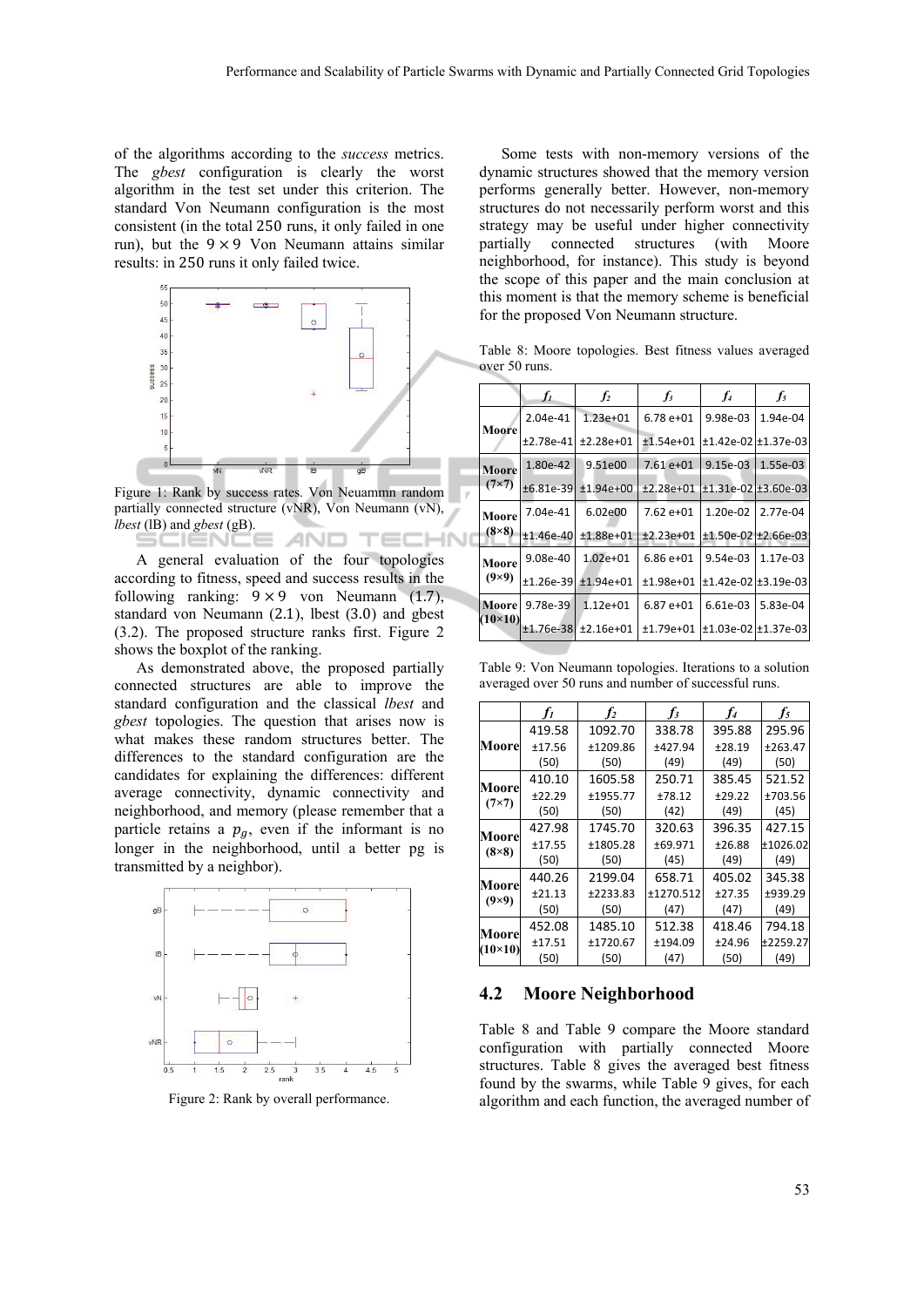iterations required to meet the criterion, and the number of runs in which the criterion was met.

The Moore dynamic structure with size 7×7, for instance, is clearly better than the standard configuration in functions  $f_1, f_2$  and  $f_3$ , while being outperformed in function  $f_5$ . However, the structure with size 9×9 does not improve significantly the performance in any function, while being outperformed in  $f_1$  and  $f_5$ . It seems that a sparse connectivity degrades the performance of the Moore structure, especially in the convergence speed of the algorithm.

Table 10:  $d = 15$ . Best fitness values averaged over 50 runs.

|            |             | I <sub>2</sub> | $f_3$        | $f_4$       |
|------------|-------------|----------------|--------------|-------------|
| VN         | 8.06e-22    | 6.57e00        | $1.26e + 01$ | 1.46e-02    |
|            | $±1.09e-21$ | $±2.28e+01$    | ±5.72e00     | $±1.70e+02$ |
| VN         | 1.68e-22    | 1.73e00        | $1.50e + 01$ | 3.44e-02    |
| $9\times9$ | $±2.03e-22$ | ±3.29e00       | ±6.58e00     | $±2.73e-02$ |
|            |             |                |              |             |

Table 11:  $d = 15$ . Iterations to a solution averaged over 50 runs and number of successful runs.

|                  |        |         | Iз     |        |
|------------------|--------|---------|--------|--------|
|                  | 236.62 | 491.82  | 52.84  | 267.74 |
| VN               | ±11.12 | ±863.31 | ±12.41 | ±78.55 |
|                  | (50)   | (49)    | (50)   | (46)   |
|                  | 233.38 | 351.82  | 55.52  | 297.56 |
| VN<br>$9\times9$ | ±9.62  | ±370.88 | ±15.60 | ±92.07 |
|                  | (50)   | (50)    | (50)   | (39)   |

### **4.3 Scalability**

A simple scalability test of the von Neumann structures was conducted by setting the dimensionality of the functions  $f_1$ ,  $f_2$ ,  $f_3$  and  $f_4$  to  $d = 15$  and  $d = 60$ . Like in Section 4.1, two sets of experiments were conducted. In the first set, the algorithms were run for a limited amount of iterations: with  $d = 15$ , 1000 iterations for  $f_1$  and 6000 for  $f_2$ ,  $f_3$  and  $f_4$ ; with  $d = 60$ , 3000 iterations for  $f_1$  and 20000 for  $f_2$ ,  $f_3$  and  $f_4$ . In the second set of experiments the algorithms were all run for 20000 iterations or until reaching a stop criterion. The criteria are as in Section 4.1, except with the 60-dimensional  $f_3$  function, for which the criteria was set to 300 (because none of the algorithms could meet the criterion set for the  $d = 30$  version). The number of iterations required to meet the criterion was recorded and averaged over the 50 runs. A success measure was defined as the number

of runs in which an algorithm attains the fitness value established as the stop criterion.

Results comparing the standard von Neumann configuration and the  $9 \times 9$  partially connected configuration are in Tables 10-13. With  $f_1$ , the standard and the partially connected configurations are statistically equivalent for both  $d = 15$  and  $d = 60$ . With  $f_2$ , the 9 × 9 topology is significantly better than the standard von Neumann configuration when  $d = 15$  and  $d = 60$ . With  $f_3$ , the two configuration are equivalent for  $d = 15$  and the  $9 \times 9$  topology is significantly better for  $d = 60$ . Finally, with  $f_4$ , the partially connected  $9 \times 9$ topology is worse when  $d = 15$ , but it is statistically equivalent to the standard topology when  $d = 60$ .

Non-parametric Mann–Whitney *U* statistical tests (with 0.05 level of significance) were used. A version of the algorithm was considered statistically better if at least one of the measures (average best solution and average number of iterations to a solution) was found to be statistically better, while the other is at least equivalent.

Table 12:  $d = 60$ . Best fitness averaged over 50 runs.

|              | $J_I$       | İ2          | $I_3$       |             |
|--------------|-------------|-------------|-------------|-------------|
|              | 4.49e-15    | $4.67e+01$  | $2.79e+02$  | 4.96e-03    |
| VN           | $±3.68e-15$ | $±5.51e+01$ | $±4.91e+01$ | $±1.04e-02$ |
| VN           | 5.28e-15    | $2.25e+01$  | $2.50e+02$  | 5.55e-03    |
| $(9\times9)$ | $±8.54e-15$ | $±3.50e+01$ | $±4.44e+01$ | $±1.26e-02$ |

Table 13:  $d = 60$ . Iterations to a solution averaged over 50 runs and number of successful runs.

|                    | fı      | f <sub>2</sub> | $f_3$   | f,     |
|--------------------|---------|----------------|---------|--------|
|                    | 1054.24 | 6047.84        | 785.52  | 936.49 |
| VN                 | ±29.11  | ±4693.06       | ±738.50 | ±42.52 |
|                    | (50)    | (44)           | (31)    | (49)   |
|                    | 1042.76 | 6045.90        | 524.41  | 933.90 |
| VN<br>$(9\times9)$ | ±52.70  | +4264.85       | ±143.45 | ±56.99 |
|                    | (50)    | (49)           | (44)    | (49)   |

These results, together with those discussed in Section 4.1, show that the proposed partially connected topology scales similarly to the standard von Neumann topology on  $f_1$ ,  $f_2$  and better on  $f_3$ and  $f_4$ . Please note that the 9  $\times$  9 topology was used here, i.e., no tuning of the grid size was done for optimizing the performance. This particular configuration is not only consistent throughout the proposed test set, but also robust to the problem size.